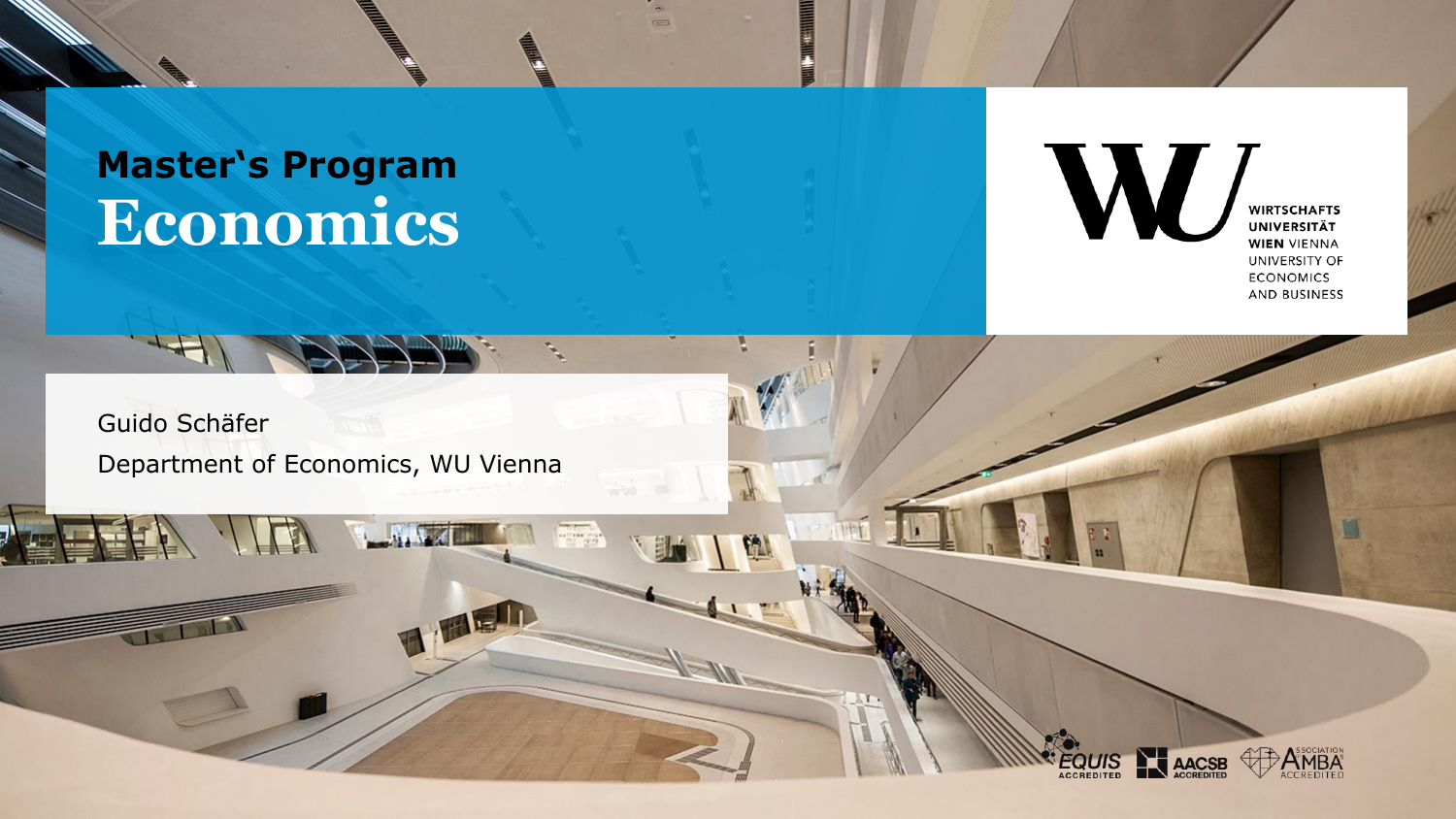# **Should I apply for MSc Economics?**



Program? Career prospects? Student profile? Study experience? Application?



Photo: Uni Passau

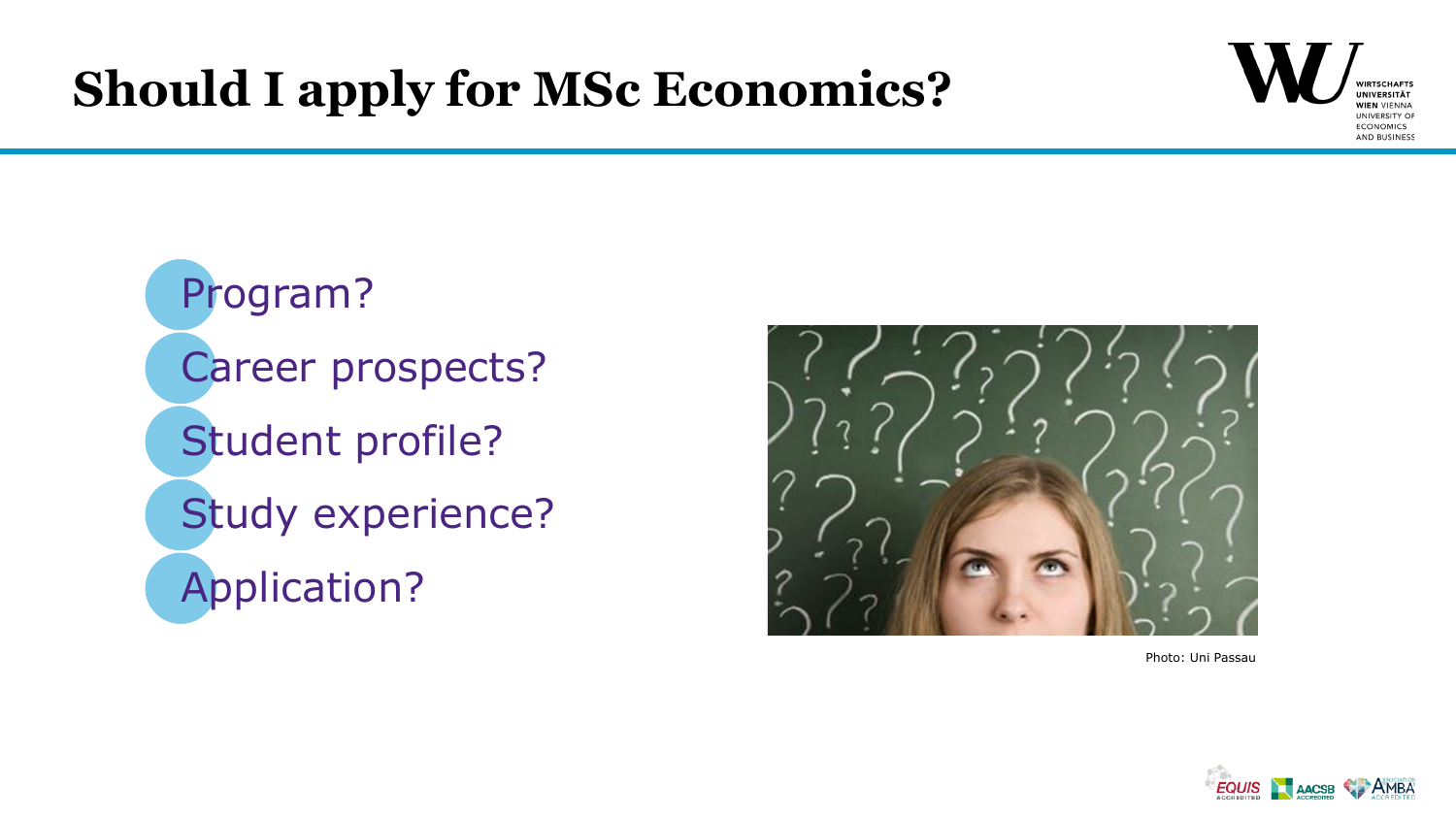# **At one glance**



| Two-year program                     | • First year – Foundations: Theories and methods<br>• Second year - Applications: Field courses |
|--------------------------------------|-------------------------------------------------------------------------------------------------|
| Entirely taught in<br><b>English</b> | • C1 level required                                                                             |
| <b>International Focus</b>           | •50% international students from all continents                                                 |
|                                      | • International curriculum $+$ study abroad option                                              |

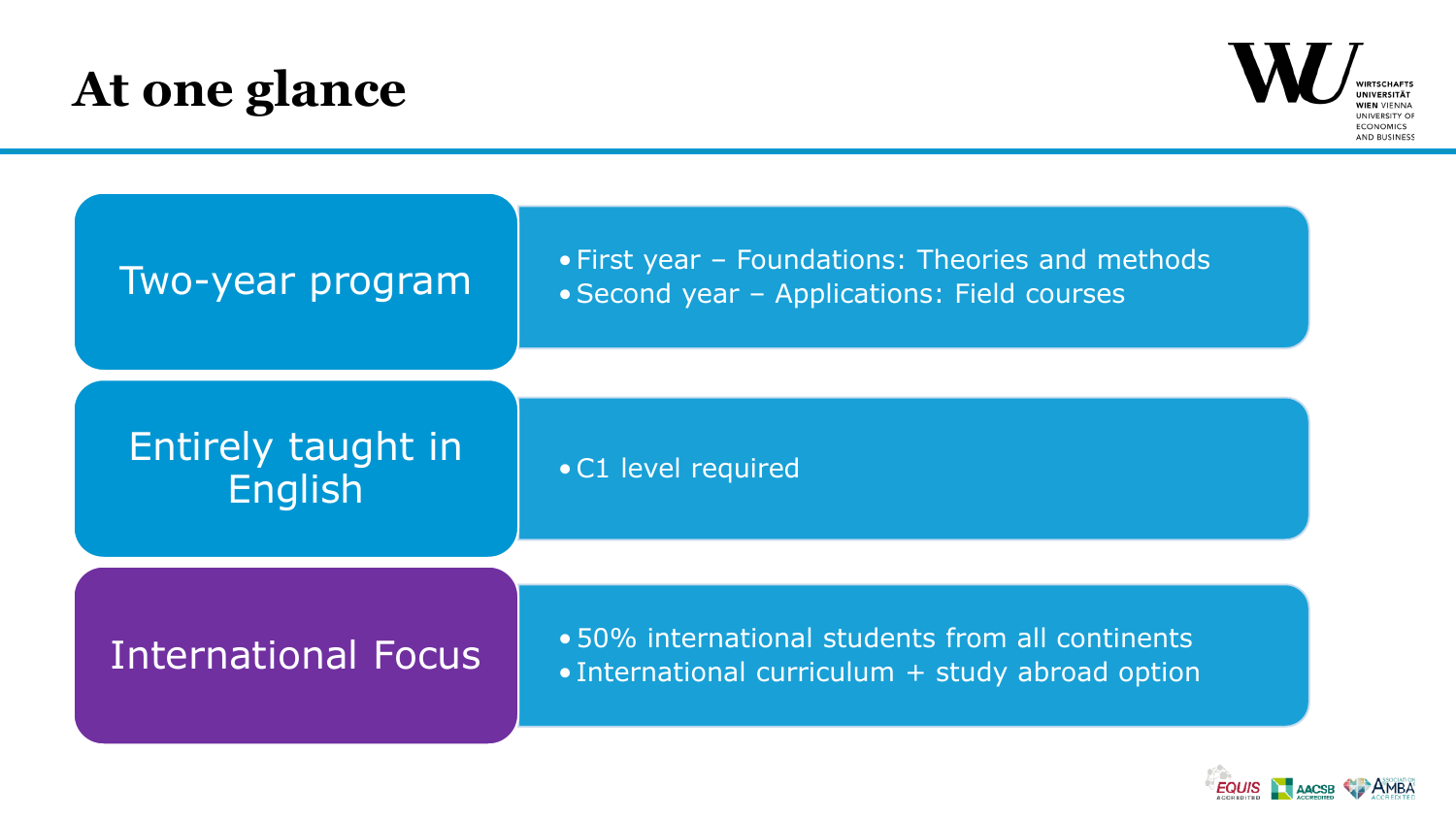# **Special Features**





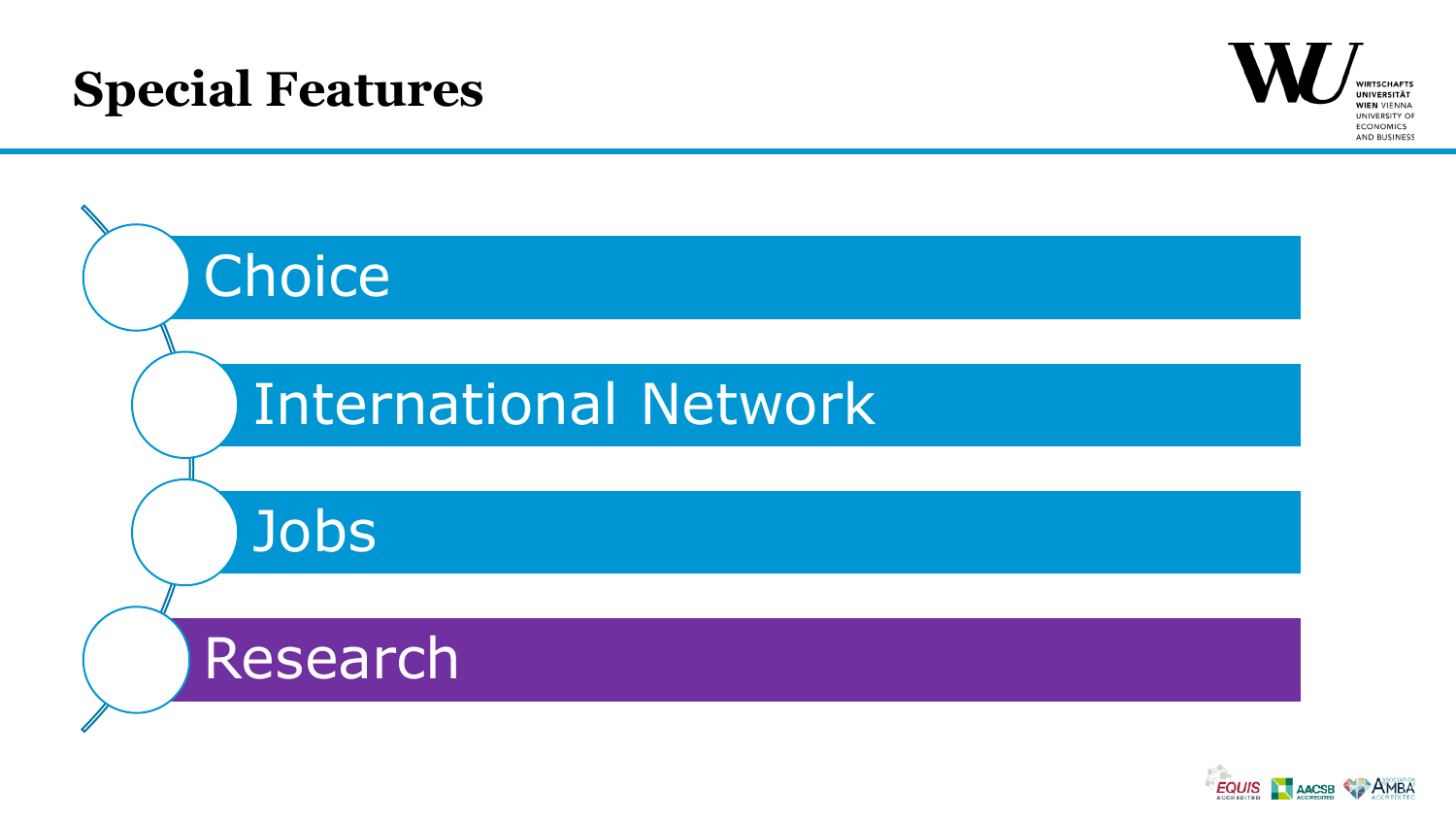### **Two Tracks**



# **MSc Economics** Applied Track Economic Policy, Business, NGOs Science Track Research, PhD

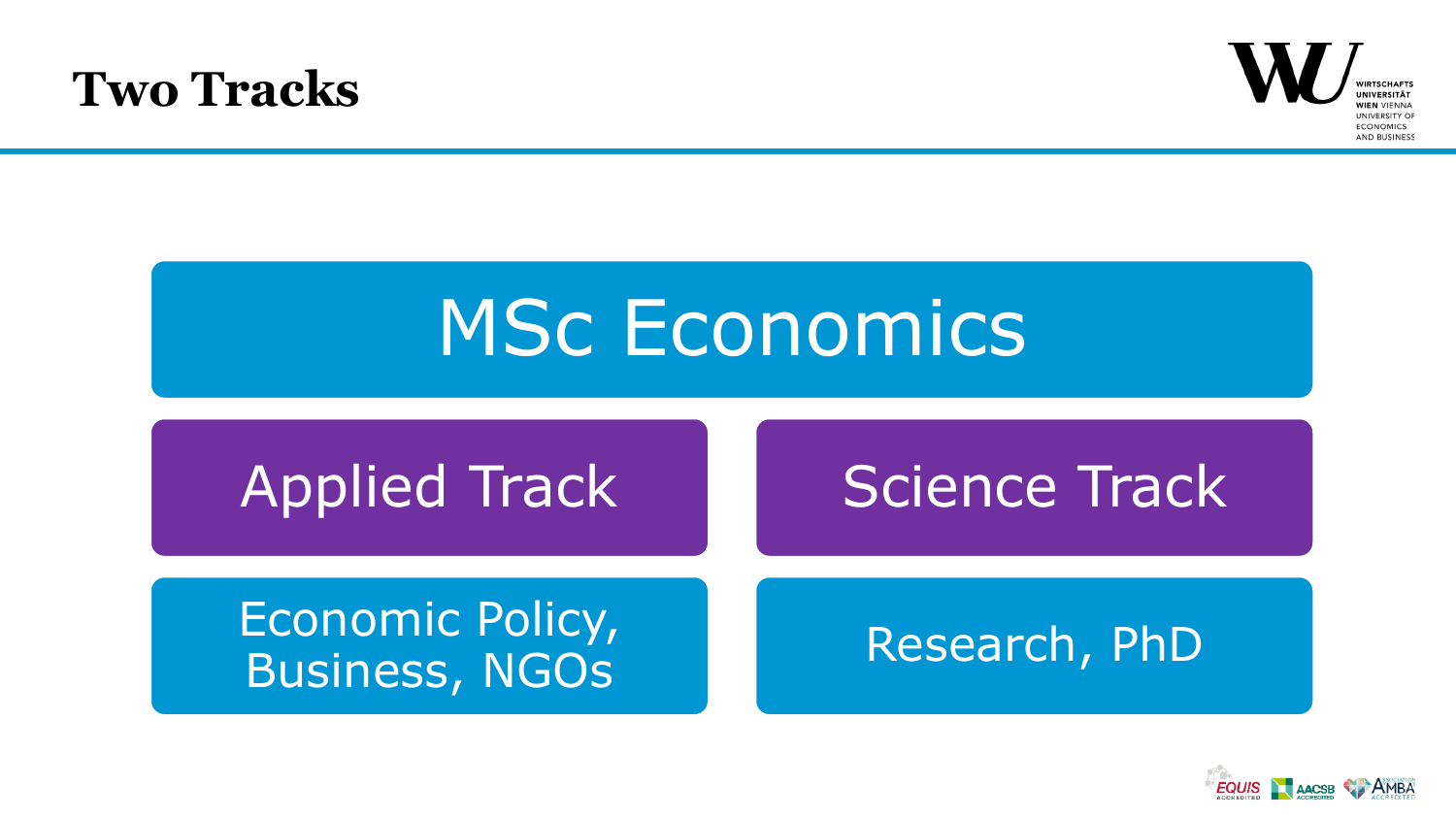### **11+ Areas of Specialization**



| <b>Lectures and Seminars</b><br>Applied Track: 4 Lectures, 2 Seminars - Science Track: 3 Lectures, 2 Seminars |                                          |                                      |                                                           |
|---------------------------------------------------------------------------------------------------------------|------------------------------------------|--------------------------------------|-----------------------------------------------------------|
| <b>Industrial</b><br><b>Economics</b>                                                                         | Regulatory<br><b>Economics</b>           | Economic<br>Development              | <b>Behavioral and</b><br>Experimental<br><b>Economics</b> |
| <b>International</b><br><b>Economics</b>                                                                      | Money, Credit and<br><b>Finance</b>      | <b>Spatial Economics</b>             | <b>Labour Economics</b>                                   |
| Economics of<br><b>Distribution</b>                                                                           | <b>Public Sector</b><br><b>Economics</b> | Economic and<br><b>Social Policy</b> | <b>Course Abroad</b>                                      |

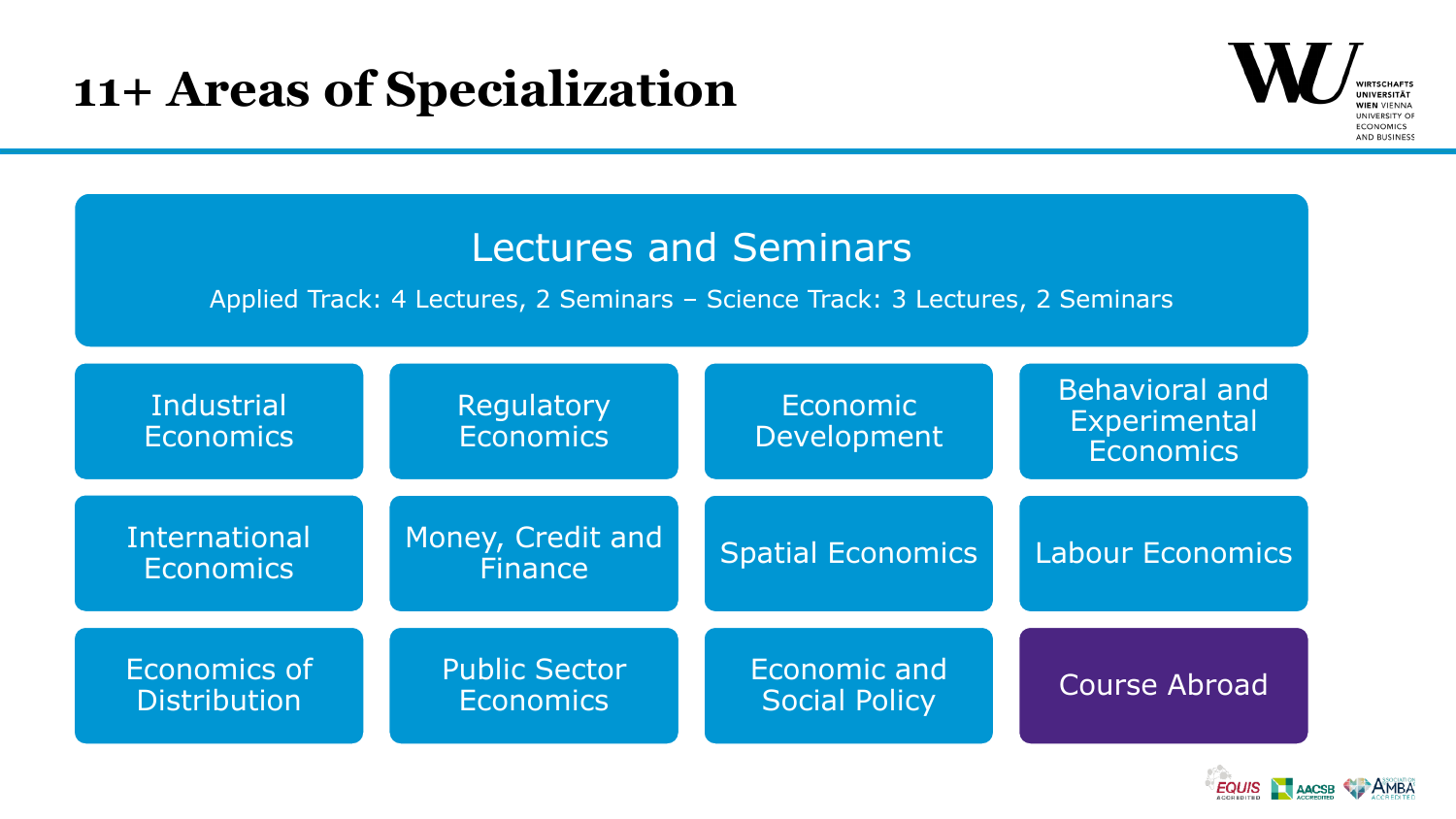# **Optional Exchange Semester**



#### ...Learn anything you are interested in at some of the best places for studying economics in the world"



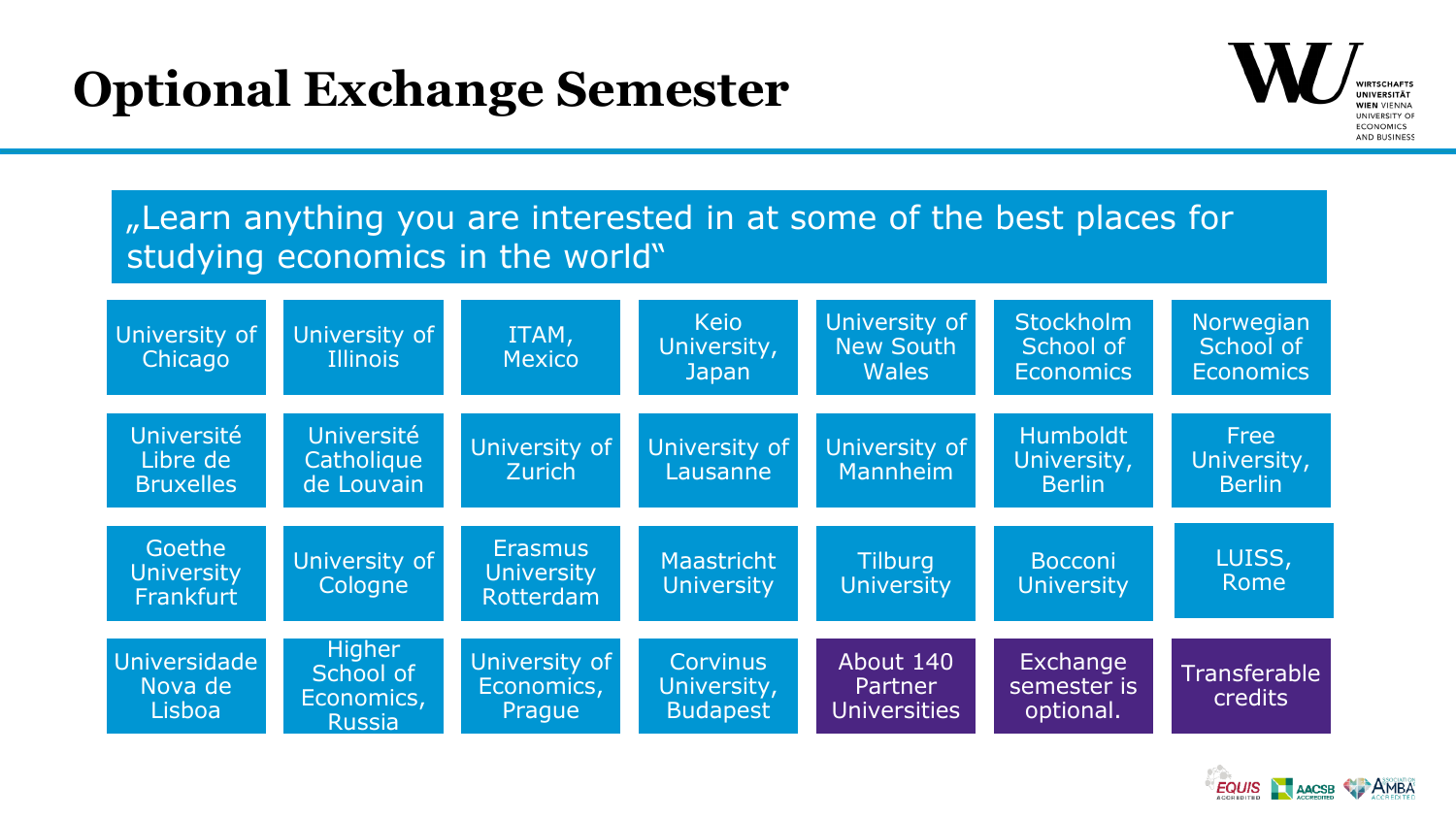### **Careers**



#### Broad Range of Careers

| 50%<br><b>Private Sector</b>                                              | 25%<br>Economic Policy,<br><b>NGOS</b>                                                                                                 | 25%<br>Research                                                                              |
|---------------------------------------------------------------------------|----------------------------------------------------------------------------------------------------------------------------------------|----------------------------------------------------------------------------------------------|
| Financial Sector, Consulting,<br>IT, Start-Ups, Energy,<br>Multinationals | International Organizations,<br>Parliaments, Ministries,<br>Central Banks, Regulators,<br>Trade Unions, NGOs,<br>Chambers of Commerce, | PhD programs, Universities,<br>Think Tanks,<br><b>Economic Research</b><br><b>Institutes</b> |

A WU degree is a strong brand in the labor market!

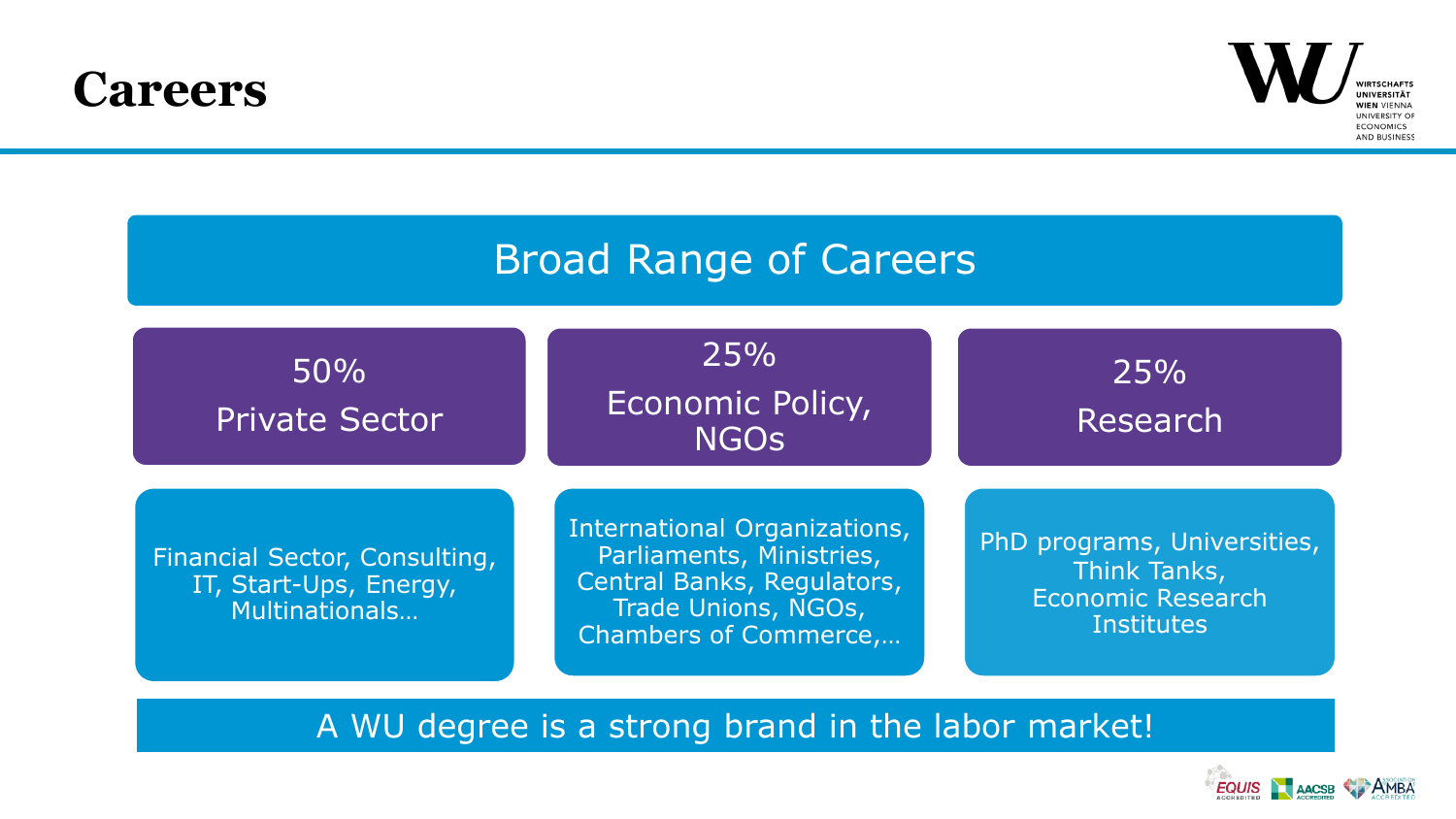### **Strong Commitment to Research**





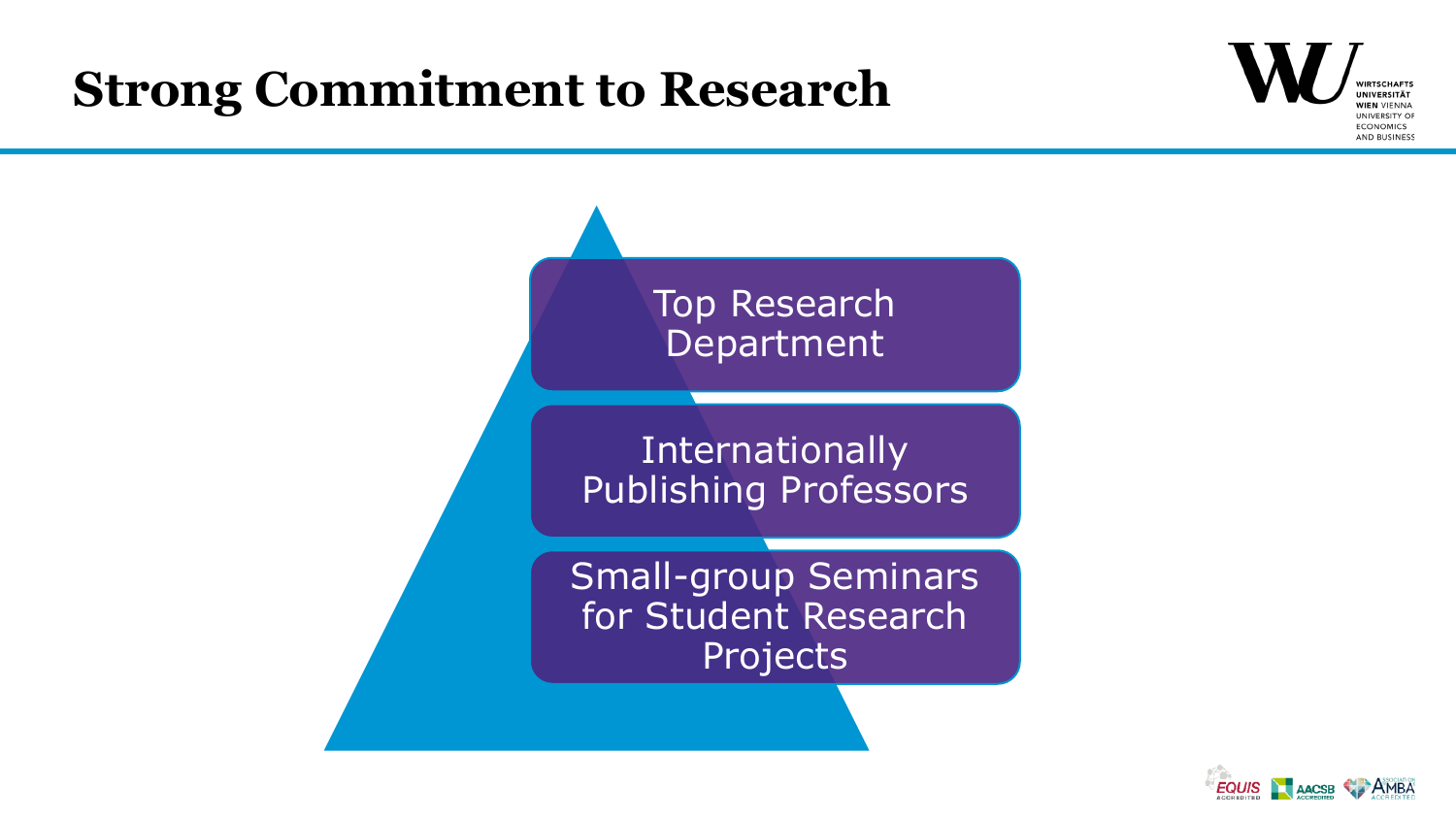# **Science Track**





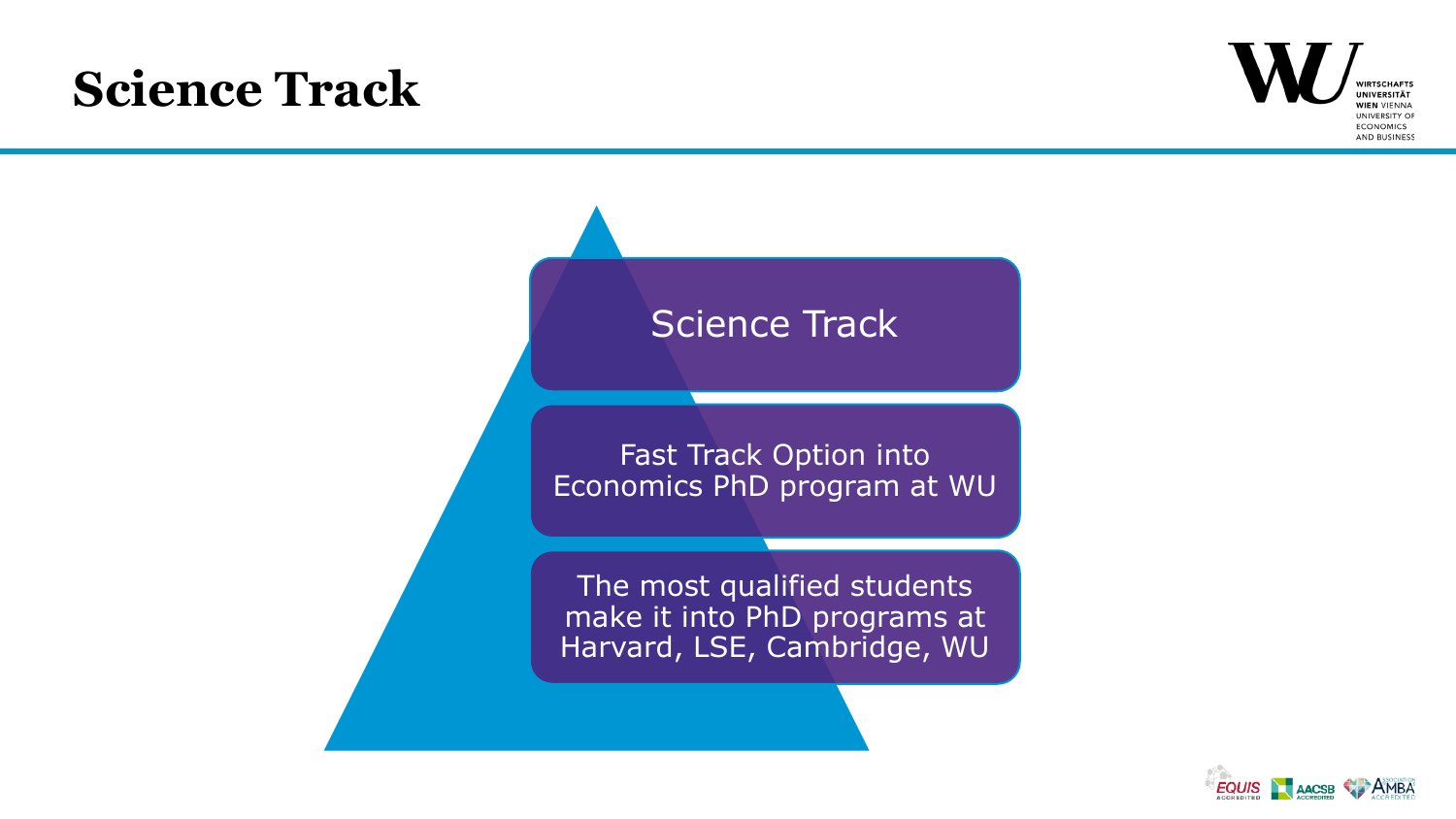# **Application**



EITHER WU Bachelor VWSozök,

OR at least 25 ECTS in Economics and 8 ECTS in Mathematics/Statistics/Econometrics/Quantitative Methods

Proof of English Language Proficiency: WU rules

Letter of motivation, CV, grade reports

You must indicate your preferred track in your application!

• Science Track: Extended Abstract of Bachelor's Thesis/thesis project.

• Applications for the Science Track are also considered for the Applied Track.

**LUUR**